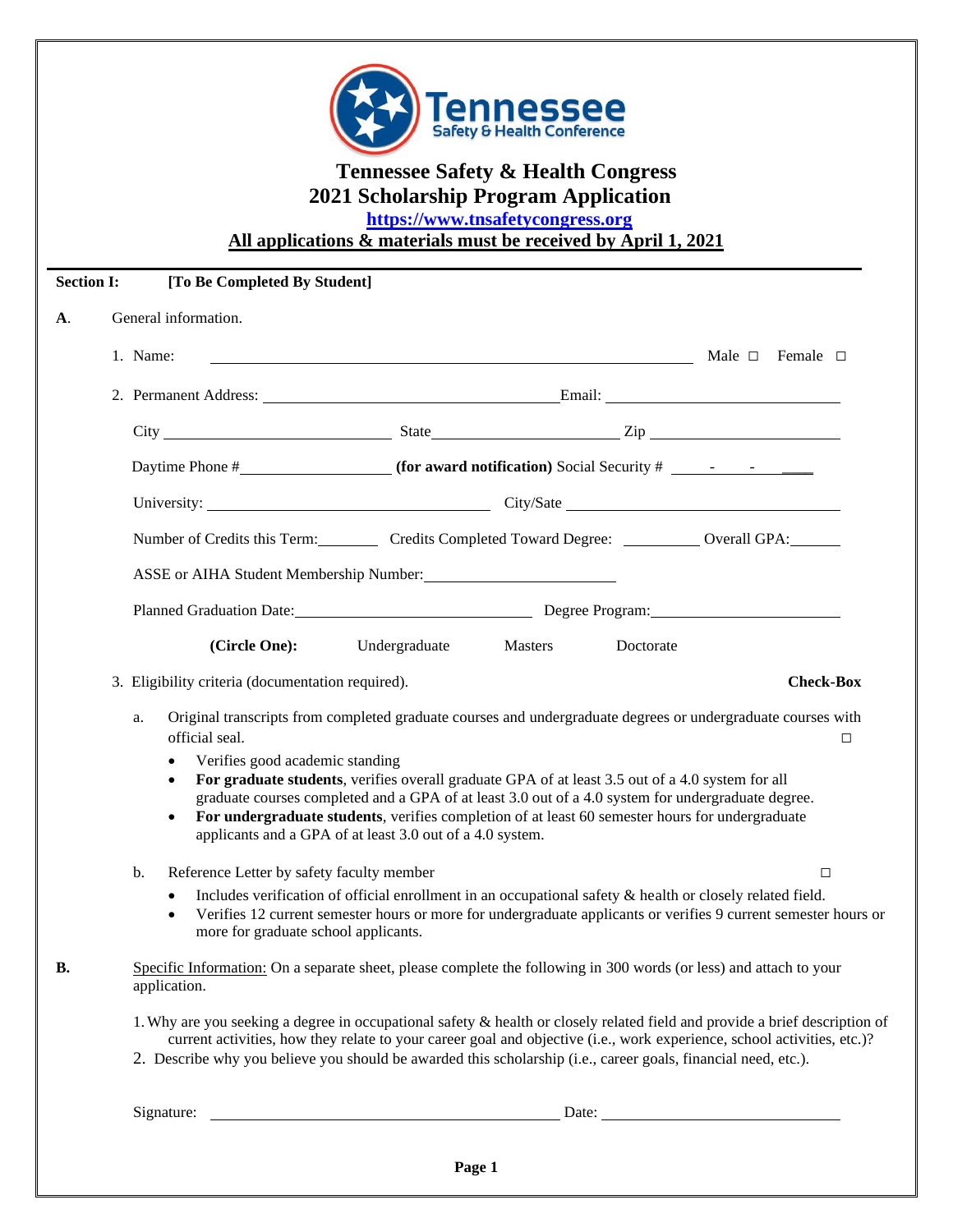| <b>Section II:</b><br>[To Be Completed By Faculty Member]<br>A.<br>Address:<br>,我们也不会有什么。""我们的人,我们也不会有什么?""我们的人,我们也不会有什么?""我们的人,我们也不会有什么?""我们的人,我们也不会有什么?""我们的人<br>Fax: Email: Email: Email: Email: Email: Email: Email: Email: Email: Email: Email: Email: Email: Email: Email: Email: Email: Email: Email: Email: Email: Email: Email: Email: Email: Email: Email: Email: Email: Email: Email:<br>Certification:<br>В.<br>current semester hours or more for undergraduate or 9 current semester hours or more for graduate students.<br>$\mathbf{C}$ .<br>Attached Reference Letter: Indicate candidate's strong points and why you feel he/she should receive an award.<br>Return application to: Tennessee Safety & Health Congress<br>P.O. Box 281497<br><b>Nashville, TN 37228-9998</b><br><b>Attn: Scholarship Committee</b><br>All applications & materials must be received by April 1, 2021 | <b>Tennessee Safety &amp; Health Congress</b><br>2021 Scholarship Program Application<br>https://www.tnsafetycongress.org<br>All applications & materials must be received by April 1, 2021 |
|--------------------------------------------------------------------------------------------------------------------------------------------------------------------------------------------------------------------------------------------------------------------------------------------------------------------------------------------------------------------------------------------------------------------------------------------------------------------------------------------------------------------------------------------------------------------------------------------------------------------------------------------------------------------------------------------------------------------------------------------------------------------------------------------------------------------------------------------------------------------------------------------------------|---------------------------------------------------------------------------------------------------------------------------------------------------------------------------------------------|
|                                                                                                                                                                                                                                                                                                                                                                                                                                                                                                                                                                                                                                                                                                                                                                                                                                                                                                        |                                                                                                                                                                                             |
|                                                                                                                                                                                                                                                                                                                                                                                                                                                                                                                                                                                                                                                                                                                                                                                                                                                                                                        |                                                                                                                                                                                             |
|                                                                                                                                                                                                                                                                                                                                                                                                                                                                                                                                                                                                                                                                                                                                                                                                                                                                                                        |                                                                                                                                                                                             |
|                                                                                                                                                                                                                                                                                                                                                                                                                                                                                                                                                                                                                                                                                                                                                                                                                                                                                                        |                                                                                                                                                                                             |
|                                                                                                                                                                                                                                                                                                                                                                                                                                                                                                                                                                                                                                                                                                                                                                                                                                                                                                        |                                                                                                                                                                                             |
|                                                                                                                                                                                                                                                                                                                                                                                                                                                                                                                                                                                                                                                                                                                                                                                                                                                                                                        |                                                                                                                                                                                             |
|                                                                                                                                                                                                                                                                                                                                                                                                                                                                                                                                                                                                                                                                                                                                                                                                                                                                                                        |                                                                                                                                                                                             |
|                                                                                                                                                                                                                                                                                                                                                                                                                                                                                                                                                                                                                                                                                                                                                                                                                                                                                                        |                                                                                                                                                                                             |
|                                                                                                                                                                                                                                                                                                                                                                                                                                                                                                                                                                                                                                                                                                                                                                                                                                                                                                        | includes verification of official enrollment in an occupational safety & health or closely related field program and verifies 12                                                            |
|                                                                                                                                                                                                                                                                                                                                                                                                                                                                                                                                                                                                                                                                                                                                                                                                                                                                                                        |                                                                                                                                                                                             |
|                                                                                                                                                                                                                                                                                                                                                                                                                                                                                                                                                                                                                                                                                                                                                                                                                                                                                                        |                                                                                                                                                                                             |
|                                                                                                                                                                                                                                                                                                                                                                                                                                                                                                                                                                                                                                                                                                                                                                                                                                                                                                        |                                                                                                                                                                                             |
| ONLY SCHOLARSHIP RECIPIENTS WILL BE NOTIFIED                                                                                                                                                                                                                                                                                                                                                                                                                                                                                                                                                                                                                                                                                                                                                                                                                                                           |                                                                                                                                                                                             |
|                                                                                                                                                                                                                                                                                                                                                                                                                                                                                                                                                                                                                                                                                                                                                                                                                                                                                                        |                                                                                                                                                                                             |